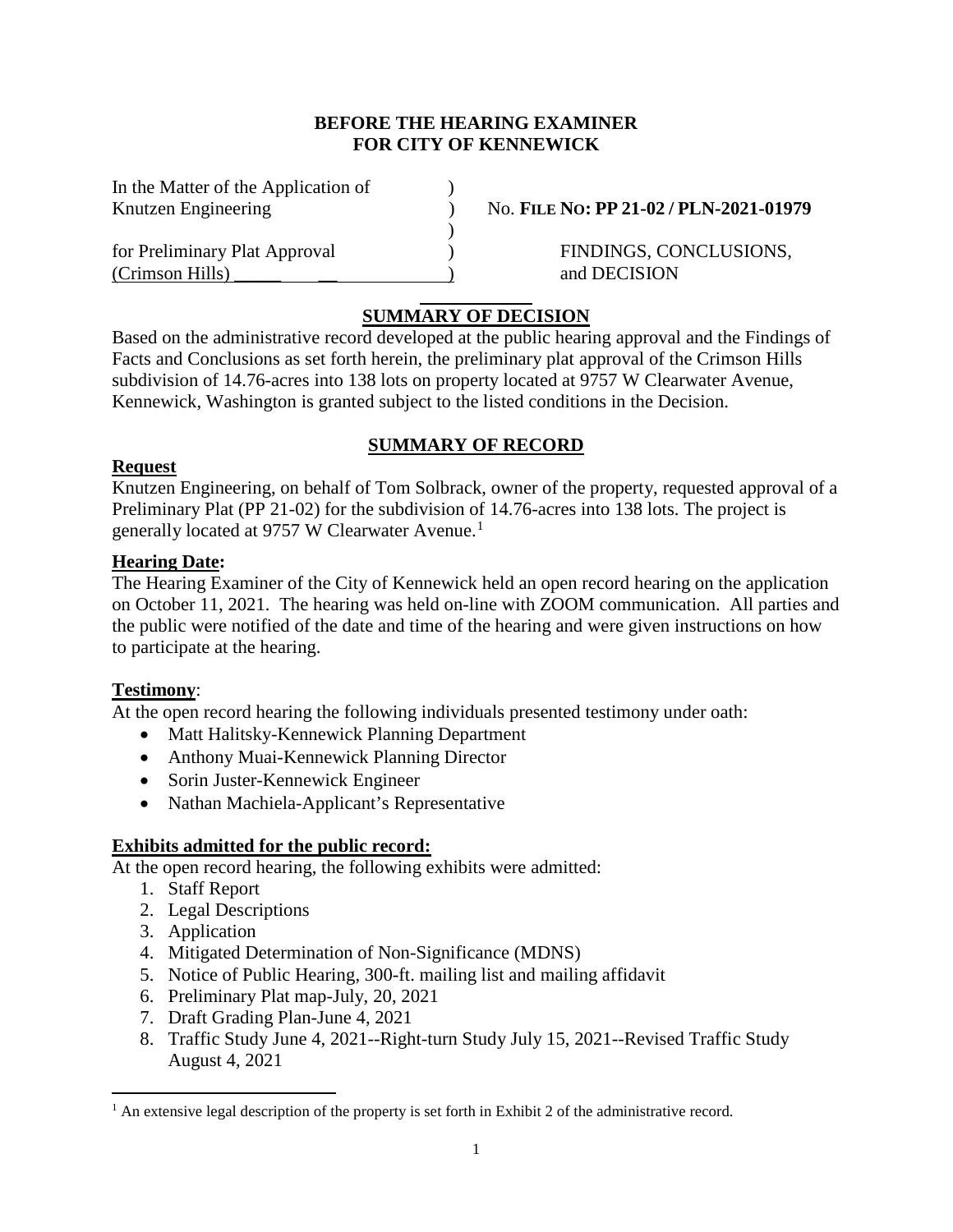- 9. Memorandum Fire Department June 15, 2021
- 10. Memorandum Public Works Department June 23, 2021
- 11. Revised Traffic Engineering Division comments August 24, 2021
- 12. Initial Traffic Engineering Division comments June 23, 2021
- 13. Department of Archaeology and Historic Preservation comments June 6, /2021
- 14. Benton Clean Air Agency comments June23, 2021
- 15. Confederated Tribes of the Umatilla Indian Reservation comments June 27, 2021
- 16. Washington Department of Transportation comments August 5, 2021
- 17. Kennewick School District comments September 28, 2021
- 18. Additional Traffic Division comments relative to intersection requirements October 6, 2021
- 19. Department of Parks and Recreation Park Impact Fees information
- 20. Department of Roads Traffic Impact Fees.
- 21. Power Point hard copy.

-----------------------------------------------------

Upon consideration of the testimony and exhibits submitted at the open record hearing, the Hearing Examiner enters the following Findings and Conclusions:

# **FINDINGS**

- 1. The Applicant requested approval of a preliminary plat (PP 21-02) for the subdivision of 14.76-acres into 138 lots<sup>[2](#page-1-0)</sup> on property located at 9757 W Clearwater Avenue, Kennewick. Washington. The plat, to be developed on currently vacant land, will be referred to as Crimson Hills. The site will be developed with townhouses. Even though the general address is off W. Clearwater, all access to the plat will be off W.10<sup>th</sup> Avenue. *Exhibit 1 pg.2; Testimony of Mr. Halitsky; Testimony of Mr. Machiela*
- 2. The City of Kennewick (City) annexed the site on May 7, 2002. After the annexation, it was zoned Commercial, Community (CC) with approval of Ordinance 4040. On February 19, 2 021, the City adopted Ordinance 5898, which changed the comprehensive plan land use designation from Commercial to Medium Density Residential. Subsequently, on June 4, 2021, the City rezoned the property from Commercial Community to Residential, Medium Density (Ordinance 5914), *Exhibit 1, Pg. 3*
- 3. Properties to the immediate north of the subject property are zoned Commercial, Community (CC); To the south the properties are outside of the City limits and subject to Benton County jurisdiction; To the east, immediately adjacent to the subject property, the land is zoned Residential Mobile Home  $(RMH)^3$  $(RMH)^3$ ; To the west the land is zoned Business Park (BP) and is developed as the Calvary Chapel Church and School. *Exhibit 1, Pg., 3.*
- 4. The site has a Comprehensive Plan Land Use Designation of Medium Density Residential (MR) and is zoned Residential, Medium (RM). In the City of Kennewick, a minimum lot size requirement of 4,000 square feet and 1,800 square feet for a townhouse/duplex is

<span id="page-1-0"></span><sup>&</sup>lt;sup>2</sup> The plat map originally submitted identified 141 lots. A revision was made and the proposed plat has 138 lots.

<span id="page-1-1"></span><sup>&</sup>lt;sup>3</sup> Further to the east property is zoned Residential, Medium (RM)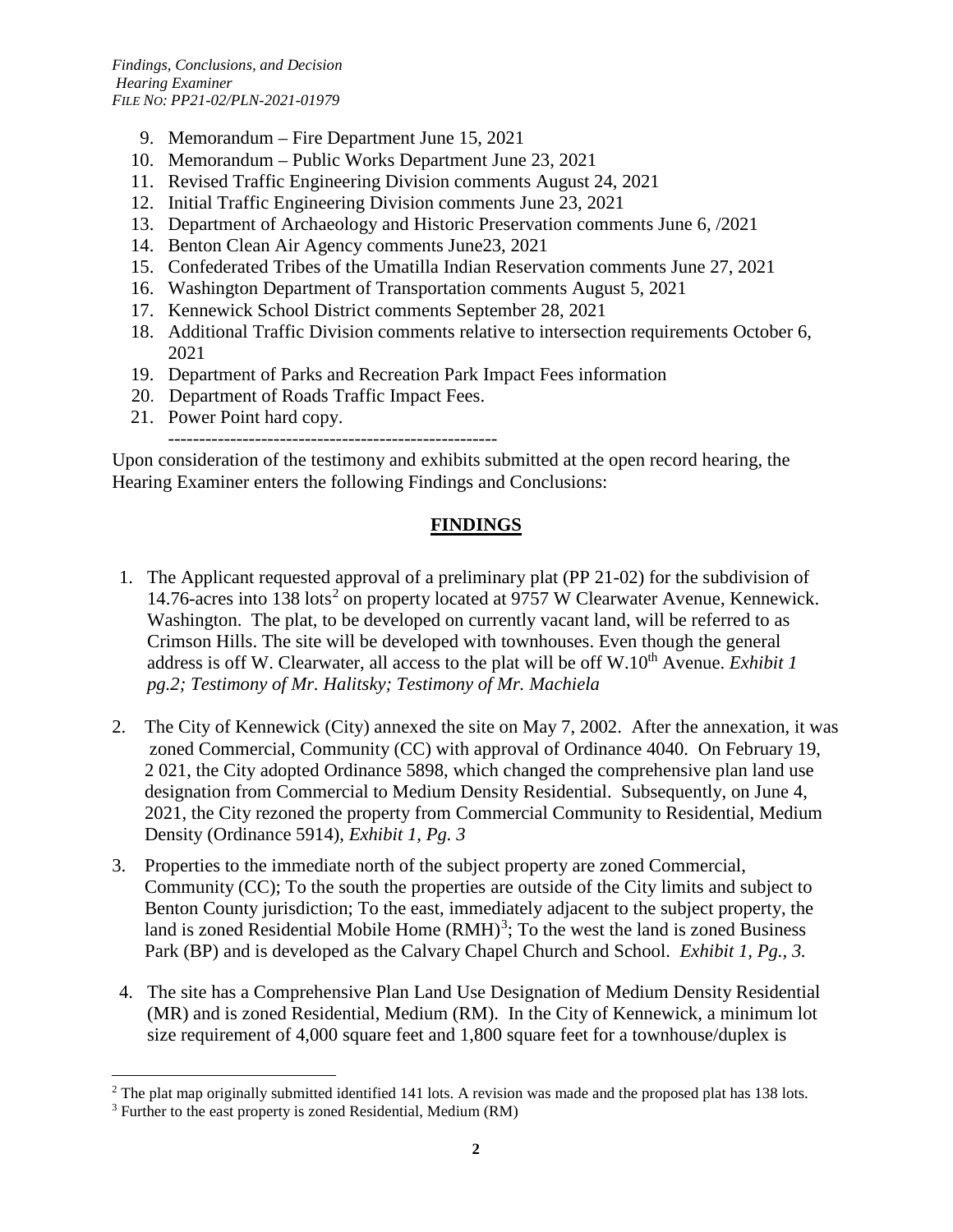imposed for RM zoned property. The proposed development will have a minimum residential lot area of 3,360 square feet. The maximum lot area will be 8,370 square feet. The average lot size will be 3,875 square feet. *Exhibit 1, Pg. 3; Exhibit 6.* There does not appear to be any mapped critical areas within the subject property. *Exhibit 1, Pg. 4*

5. Pursuant to the Washington State Environmental Policy Act (SEPA) (*RCW 43.21C*)) the City was designated as the lead agency for review of environmental impacts resulting from the proposed development. On August  $25<sup>th</sup>$ , 2021, the City issued a Mitigated Determination of Nonsignificance (MDNS) for the proposed project on the subject property. The only condition of the MDNS read:

> Prior to any ground disturbing activities, a cultural resources survey, to include subsurface testing, shall be conducted on the subject property with the results shared with the Confederated Tribes of the Umatilla Indian Reservation, The Washington Department of Archaeology and Historic Preservation, and the City of Kennewick. Further consultation with these, and possible other organizations shall be required if cultural material is discovered through the course of the survey;

No appeal of the MDNS was filed. *Exhibit 4; Testimony of Mr. Halitsky* 

- 6. As depicted on the plat map, exhibit 6, the address of the plat is listed as being on Clearwater Avenue. However, there will be no vehicular access off that street. All vehicular access to the plat will be off W.  $10<sup>th</sup>$  Ave. which will abut the south boundary of the proposed plat. Two main access points off  $10<sup>th</sup>$ . Avenue will connect to a looped road identified on the plat map as S. Yolo Place on the eastern portion of the plat, and, S. Zeelar Street in the western portion of the plat. There will also be a cul-de-sac road, NE. 9<sup>th</sup> Place, that will extend off S. Zeelar Street. All access to lots will be off these internal streets of the plat.[4](#page-2-0) *Exhibit 6*
- 7. Full residential street improvements are required on interior plat roadways. All improvements must be designed and constructed to City standards. *Testimony of Mr. Juster.* The Applicant indicated that the improvements will meet City standards. *Testimony of Mr. Machiela.*
- 8. During the City's review of the Applicant's plans, the City and the Applicant were involved in numerous discussions to identify impacts from the development to local area roads. Negotiations for reasonable mitigation improvements were conducted by the City and the Applicant with a goal of area road improvements and improved pedestrian options within the plat. *Testimony of Mr. Juster*
- 9. In the initial Traffic Accounting Update Report, the Applicant calculated there would be 801 vehicular trips generated per day from the subdivision at buildout. *Exhibit 8.*  However, the City did not accept the traffic figures of the Report and required that they be recalculated. The City partially based this decision on the Washington State

<span id="page-2-0"></span><sup>&</sup>lt;sup>4</sup> If the names of the internal streets are different than as shown on the preliminary plat they must be identified in the final plat map.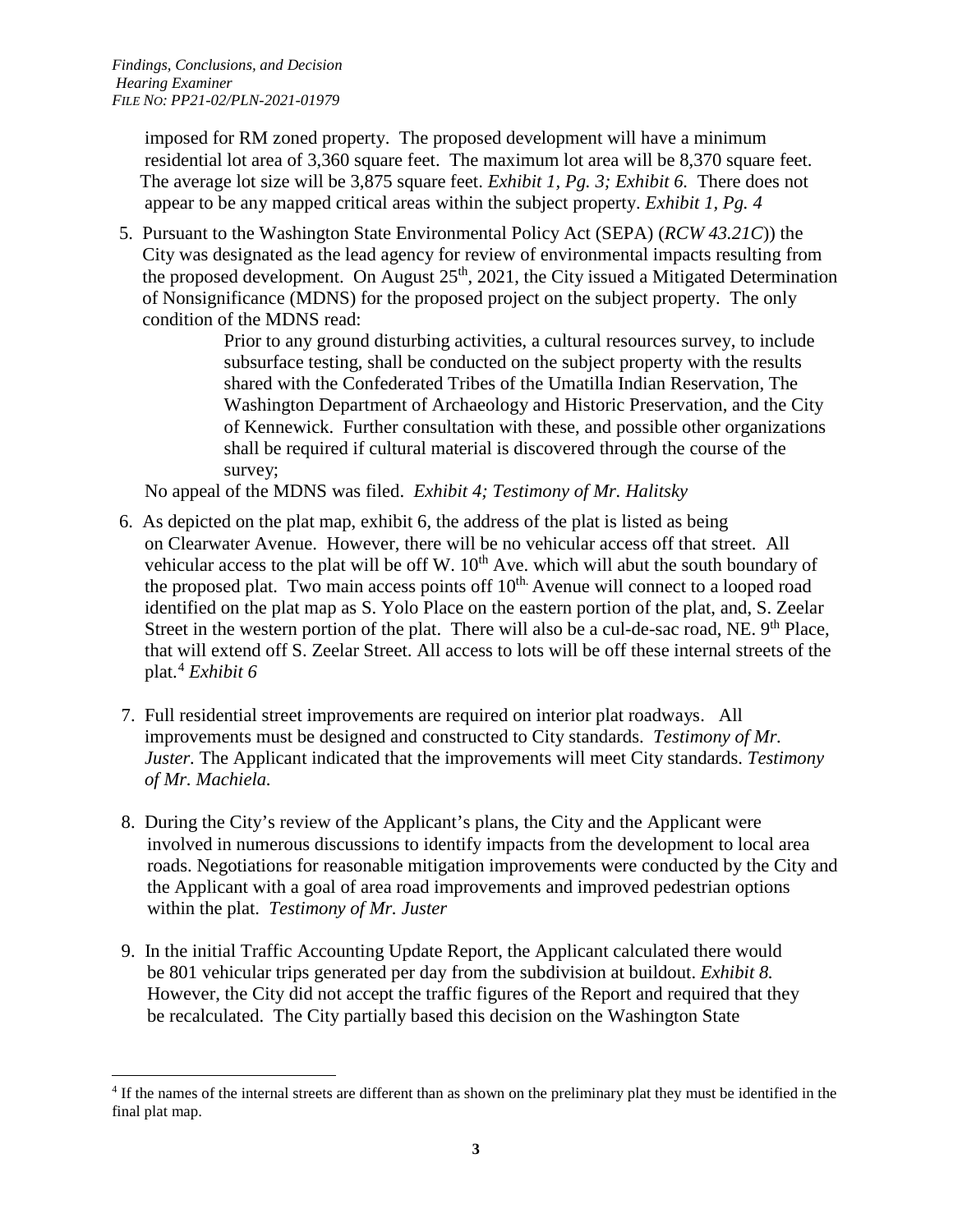Department of Transportation's review and calculations which was based on the  $10<sup>th</sup>$  Edition of the ITE Trip Generation Manual (Land Use 220). The ITE Manual was used to identify a potential 1,010 average vehicular trips would be generated by the plat at buildout. *Exhibit 16.* Rather than dispute the City's position, the Applicant agreed to review its figures and in an updated Report agreed with City's and State's numbers. *Testimony of Mr. Machiela; Testimony of Mr. Juster, Exhibit 18.*

- 10. Because of the changed number of vehicular trips per day as set forth in the revised traffic report, the City identified the intersection of W.  $10<sup>th</sup>$  Avenue. and Clearwater Avenue as the location of road improvements, including a new design of the intersection. The improvements include four right lane turns on all corners of the intersection*. Testimony of Mr. Juster; Testimony of Mr. Machiela.*
- 11. Another point of discussion between the City and the Applicant were street and pedestrian designs standards for the internal streets of the plat. KMC 17.20.010.3(b) requires:

Clearly defined and identifiable pedestrian connections shall be provided within blocks when the length of a block is more than *600 f*eet. Alternative designs that provide pedestrian connectivity within the subdivision may be permitted by the Plat Administrator (Administrator)

Both internal streets within the proposed plat will exceed 600 feet. If the standard for development is enforced, the resulting pedestrian connections would connect to a plat boundary that has no sidewalks, trails, or roads. *Testimony of Mr. Juster; Exhibit 6*

- 12. As an alternative option for required pedestrian connections, the Applicant proposed that a pedestrian pathway be developed between lots 88 and 89 and that would extend city to proposed tracts A and B which ultimately extend to Clearwater. The tracts also serve as a sewer easement. *Testimony of Mr. Machiela; Exhibit 6.* The City representative testified that the City had accepted the Applicant's proposed pedestrian design as an alternative to the standard as set forth in KMC 17.20.010.3(b). *Testimony of Mr. Juster.*
- 13. City storm water standards for residential subdivisions require designs to retain and dispose of the calculated difference between a 25-year, 24-hour event for the developed state and the 24-hour event for the natural pre-developed state. Detention ponds (control outlet) may be used only if it can be clearly demonstrated that infiltration, or retention, are not feasible per City of Kennewick Standard Specifications. Prior to Final Plat approval the Applicant must submit detailed civil engineering drawings for review and approval to the City's Public Works department. The submittal must include a storm water plan that satisfies City standards. *Exhibit 10, pg. 2-- #20-22.*
- 14. The Applicant must provide a water comprehensive plan for review and approval prior to submitting construction plans. The preferred waterline connection is to an existing 26-inv DH water line in W. 10<sup>th</sup> Ave. *Exhibit 10, Pg.1--#8. As part of Kennewick's development*  standards, the Applicant must loop the water mains to avoid buildup of stagnant water and to minimize bacteria regrowth. *Exhibit 10, Pg. 1--#11*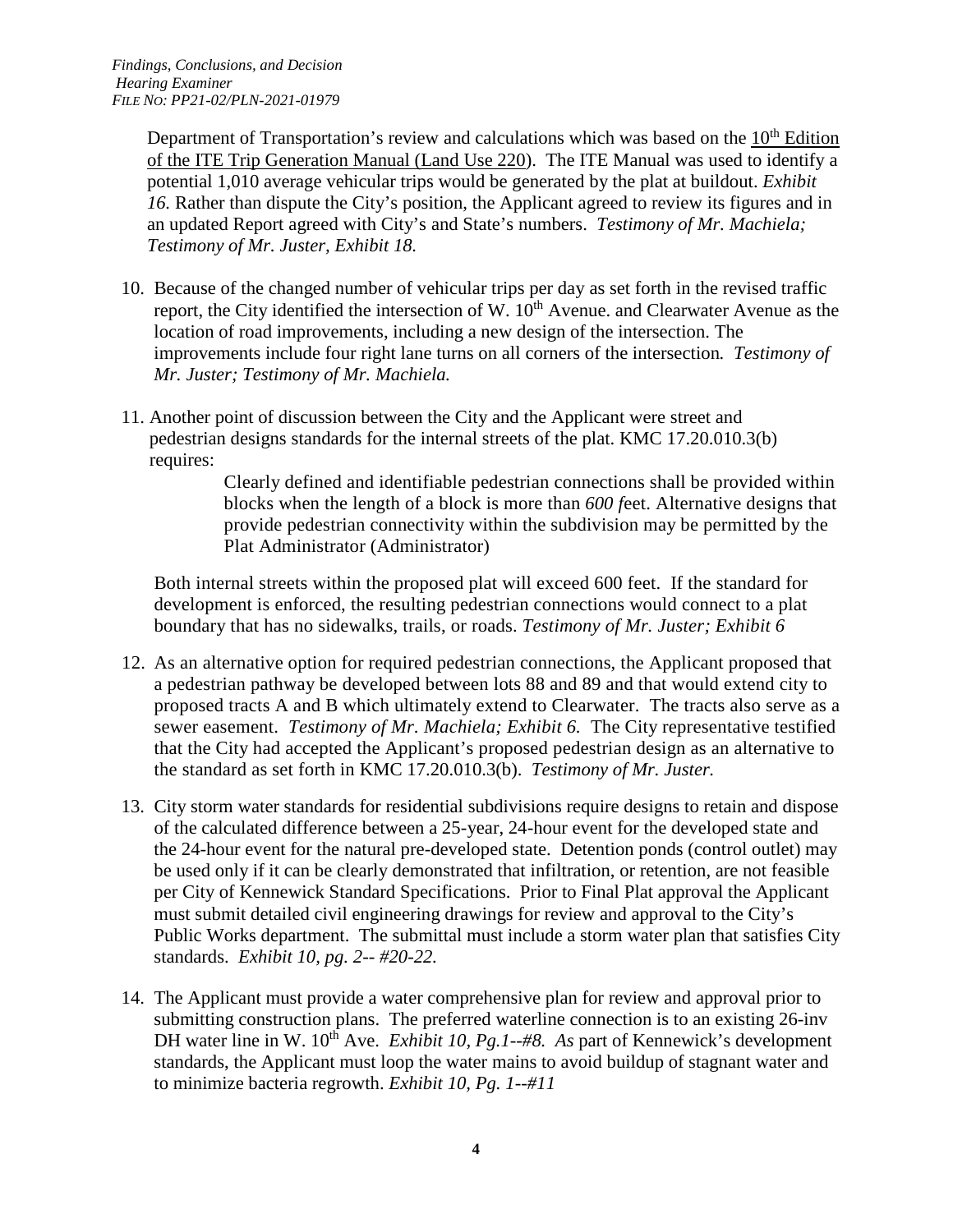- 15. The Applicant must provide water service to each proposed lot prior to final plat approval. The service lines shall include installation of a water meter as close to the water main as possible. *17.10.060* Townhomes water meters are not allowed on driveway approaches.  *KMC 14.12.060; Exhibit 10, Pg. 1--#8-9.*
- 16. A new storage facility, Summit Storage is near the proposed plat It has an 8-inch sanitary sewer main that will connect to Yolo Street, and, will provide sewer main service to the proposed plat. Each residential lot will have a 4-inch sewer service connection to the main. *Exhibit 10, pg.2*
- 17. Full street improvements for residential streets within the subdivision are required per *KMC 5.56.270.* The improvement must be constructed per Kennewick Standard Detail 2-1, sheet 2 of 4. *Exhibit 1. Pg. 4; Exhibit 5; Exhibit 12.* In addition, the City identified Traffic Impact Fees (TIF) as being \$787/dwelling unit for each lot within the plat.<sup>[5](#page-4-0)</sup> *Exhibit 20*
- 18. Pursuant to Kennewick's Comprehensive Park Plan, and the Ordinances of Kennewick, the impacts that will be created by the development to available recreation have been determined. The proposed development is in Service Area 1. Pursuant to KMC 3.90, the Park Impact Fee (PIF) for Service Area 1 is \$977 per Single-Family Unit. The impact fee is due and payable prior to the issuance of a certificate of occupancy on the lot being developed. *Testimony of Mr. Halitsky; Exhibit 19*.
- 19. The Kennewick School District, which will serve the residences of the developed subdivision, has the capacity to add students at all levels at three schools. The Capital Projects Director of the Kennewick School district identified the schools that will serve the subdivision as Amon Creek Elementary School, Desert Hills Middle School, and Kamiakin High School. All students of the plat will be in a bussing zone to the respective schools. *Exhibit 1, pg. 5; Exhibit 13, pg. 17.* The Applicant must work with the School District to identify and construct the bus stops
- 20. On June 15<sup>th</sup>, 2021 the Kennewick Fire Department submitted a letter to the Applicant's representative setting forth a list of specific requirements for the development of the proposed plat. These requirements are part of the conditions of approval of the preliminary plat. In addition, the Applicant and/or its successors must comply with all established fire regulations and laws. *Testimony of Mr. Halitsky; Exhibit 9*
- 21. On June 22nd, 2021, the State of Washington Department of Archaeology and Historic Preservation submitted a letter to the City in which it stated that "Our statewide predictive model indicates that there is a moderate probability of encountering cultural resources within the proposed project area. Further, the scale of the proposed ground disturbing actions would destroy any archaeological resources present. Identification during construction is not a recommended detection methos because inadvertent discoveries often result in costly construction delays and damage to the resource.

<span id="page-4-0"></span> <sup>5</sup> The TIF was based on a land use of Multi-Family. *Exhibit 20*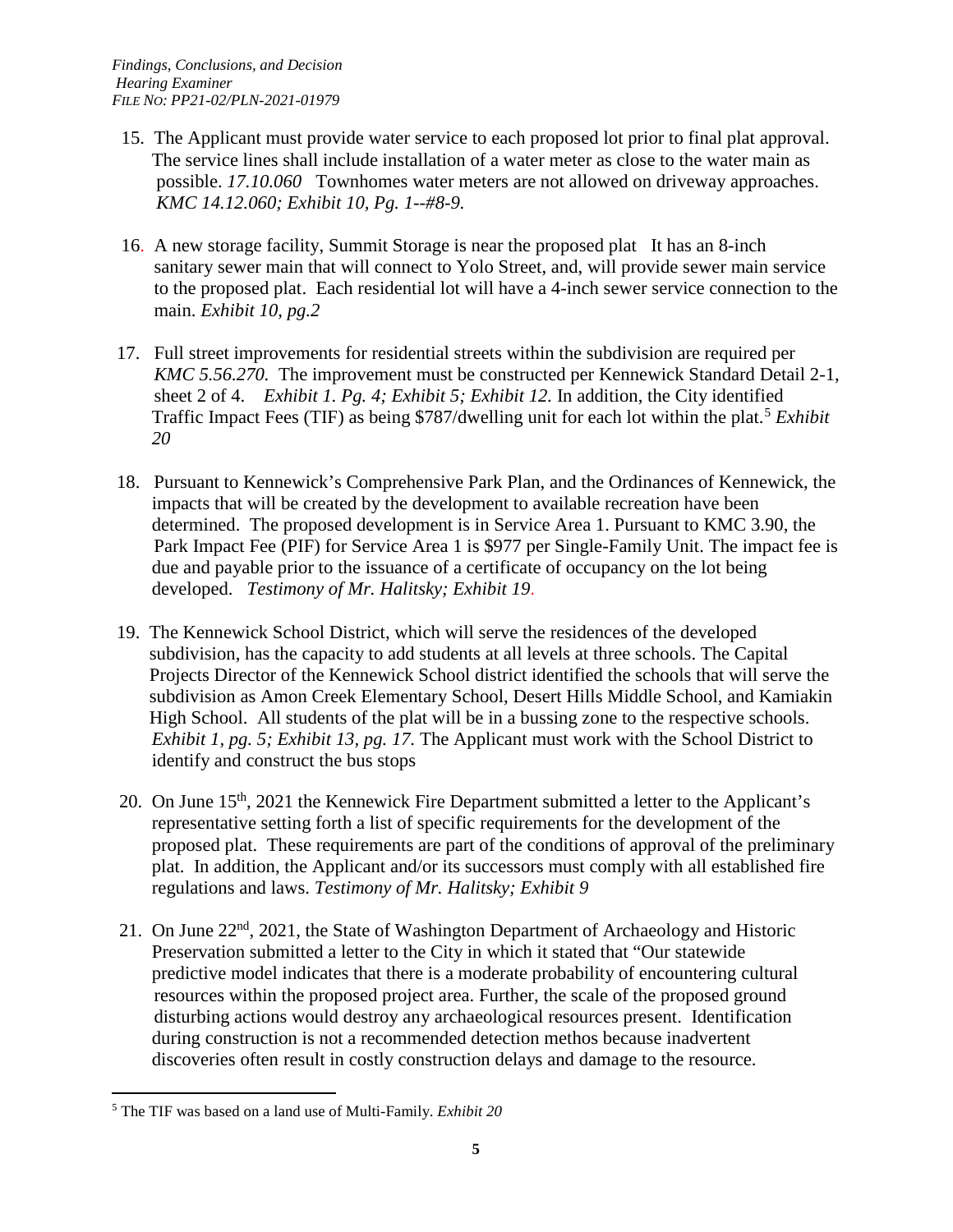Therefore, we recommend a professional archaeological survey of the project area be conducted prior to disturbing activities. We also recommend consultation with the concerned Tribes' cultural committees and staff regarding cultural resource issues." *Exhibit 13.* This request is recommended was recommended as a condition of the preliminary plat approval. *Exhibit 1, Pg. 6-#11. Exhibit 15*

- 22. The Land Use of the Kennewick Comprehensive Plan, Section 2, addresses among other topics, residential lands. *Comprehensive Plan Pg. 41 et. seq.* Among goals of Residential planning in the City is. RESIDENTIAL GOAL 1: "Provide for attractive, walkable, and well-designed residential neighborhoods, with differing densities and compatible with neighboring areas." With the current development plans the proposed plat will be consistent with this goal of the Comprehensive Plan Land Use and will comply with development standards for the Residential, Medium (RM) zoning district. The Applicant intends to develop the neighborhood with townhome lots that it with pedestrian access to the amenities along W Clearwater Avenue. *Exhibit 1, Pg. 5; Testimony of Mr. Halitsky*
- 23. Residential Goal 2 of the Comprehensive Plans calls for development to be designed and built to "Provide appropriate public facilities supporting residential areas." One of the policies of this goal is POLICY1: "Ensure provision of parks, schools, drainage, transit, water, sanitation, infrastructure and pedestrian in new residential developments." As noted, in various Findings herein, this policy will be satisfied with the proposed development. *Exhibit 1; Testimony of Mr. Halitsky.*
- 24. Residential Goal 2, Policy 3 of the Comprehensive Plan requires that a plat "Deny residential developments if concurrency is not met for transportation, water, and sewer, or appropriately condition." Based on the reviews of the proposal by various City Departments as described in the exhibits of the Administrative Record, the proposed development will have the required infrastructure improvements that meet applicable standards. *Exhibit 1, Pg. 5; Testimony of Mr. Halitsky; Exhibits 4, 7-14 and 18*
- 25. Residential Goal 3, Policy 3 reads: RESIDENTIAL GOAL 3: "Promote a variety of residential densities with a minimum density target of 3 units per acre as averaged throughout the urban areas." POLICY 3: "Residential Medium Density: Place areas that can support high-quality, compact urban development with access to urban services, transit, and infrastructure, whether through new development or through infill. The City representatives testified that, as proposed, the development will satisfy Goal 3, Policy 3 with townhome lots in an area that is supported with urban services. Such development will diversify the housing stock in the area. *Exhibit 1, Pg. 5; Testimony of Mr. Halitsky*
- 26. Pursuant to the review of the plat application and supporting material, the Kennewick Planning Staff representative submitted that appropriate provisions have been made for the public health, safety, and general welfare, for open spaces, drainage ways, streets or roads, alleys, public sidewalks, utility easements and other public ways, transit stops, potable water supplies, sanitary wastes, parks and recreation areas, playgrounds, schools and school grounds, and the proposed subdivision has considered all other relevant facts and other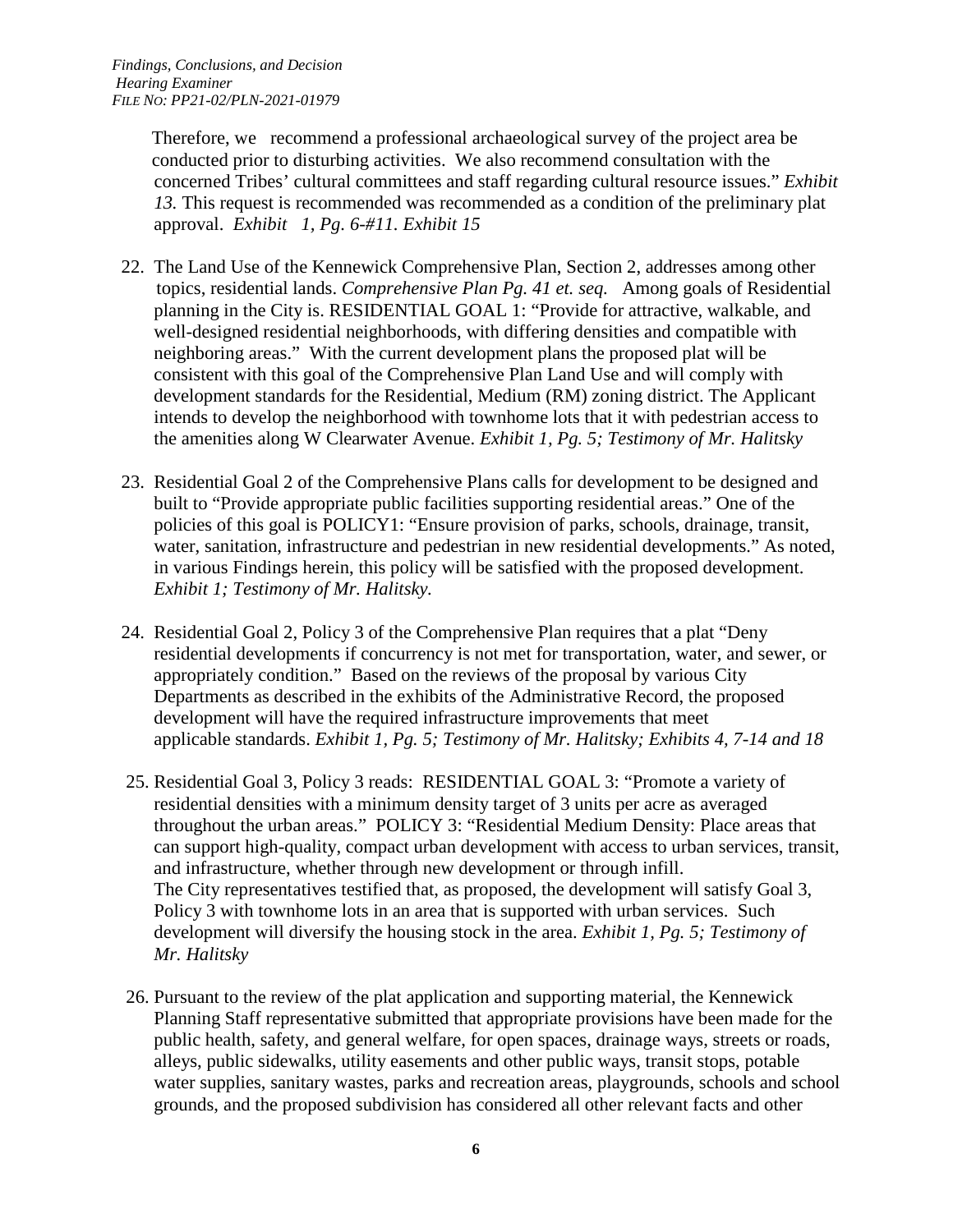*Findings, Conclusions, and Decision Hearing Examiner FILE NO: PP21-02/PLN-2021-01979*

> planning features that assure safe walking and aesthetic considerations in new residential developments*. Exhibit 1; Exhibit 4; Exhibits 7-14. 15-18; Testimony of Mr. Halitsky,* Various non-City agencies submitted that they had revied the project and submitted recommendations of approval. Some organizations requested certain conditions be imposed*. Exhibits Nos.13-16*.

#### **CONCLUSIONS**

#### *Jurisdiction:*

The Kennewick Hearing Examiner is granted jurisdiction to hear and decide preliminary plat applications pursuant to KMC 4.02.080 (1)(b) ii.

#### *Criteria for Review:*

The Hearing Examiner may approve an application for a preliminary plat only if the requirements of KMC Chapter 17.10 are satisfied. Included in these requirements is KMC 17.10.080: Provisions for Public Health, Safety, and Welfare which are:

> (1) The Hearing Examiner will inquire into the public use and interest proposed to be served by the establishment of the subdivision and dedication. All plats will be reviewed to determine their conformance with the Comprehensive Plan, comprehensive water plan, utilities plan, and Comprehensive Park and Recreation Plan, and anything else necessary to assist in determining if the plat should be approved. Appropriate provisions must be made for, but not limited to, the public health, safety, and general welfare, for open spaces, drainage ways, streets or roads, alleys, public sidewalks, utility easements and other public ways, transit stops, potable water supplies, sanitary wastes, parks and recreation areas, playgrounds, schools and school grounds, and shall consider all other relevant facts and other planning features that assure safe walking conditions for students who only walk to and from school. All relevant facts will be considered to determine whether the public interest will be served by the subdivision and dedication. If it is determined that the proposed plat makes such appropriate provisions, then the Hearing Examiner must approve the proposed plat. Dedication of land to any public body may be required as a condition of subdivision approval. The Hearing Examiner will not, as a condition to the approval of any plat, require a release from damages to be procured from other property owners.

#### **RCW 58.17.033**

Proposed division of land—Consideration of application for preliminary plat or short plat approval—Requirements defined by local ordinance.

> (1) A proposed division of land, as defined in RCW [58.17.020,](http://app.leg.wa.gov/RCW/default.aspx?cite=58.17.020) shall be considered under the subdivision or short subdivision ordinance, and zoning or other land use control ordinances, in effect on the land at the time a fully completed application for preliminary plat approval of the subdivision, or short plat approval of the short subdivision, has been submitted to the appropriate county, city, or town official. (2) The requirements for a fully completed application shall be defined by local ordinance.

(3) The limitations imposed by this section shall not restrict conditions imposed under Chapter [43.21C](http://app.leg.wa.gov/RCW/default.aspx?cite=43.21C) RCW.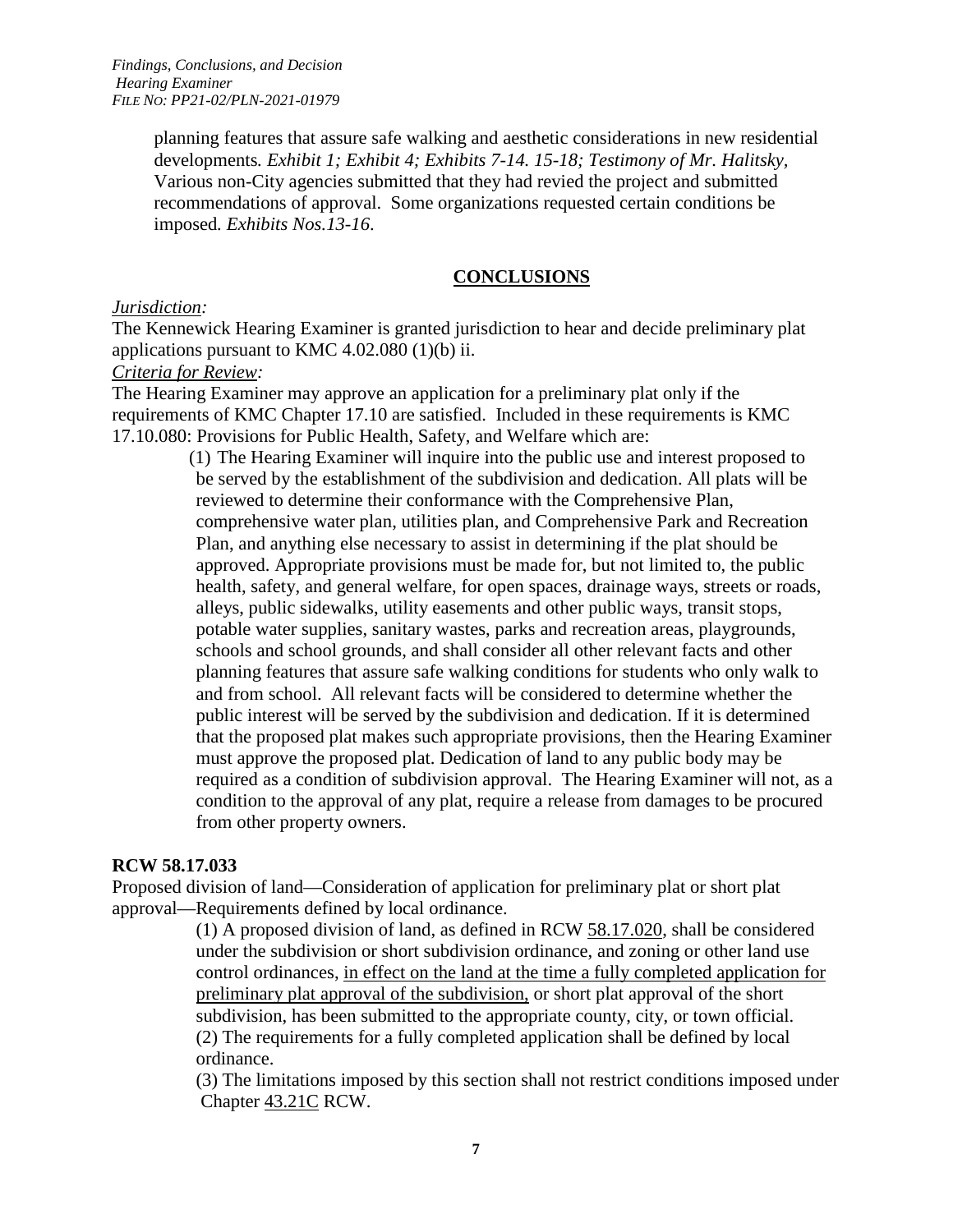#### *Conclusions based on Findings*

- 1. The Applicant requested approval of a preliminary plat (PP 21-02) for subdivision of 14.76-acres into 138 lots on property at 9757 W Clearwater Avenue, Kennewick. Washington. *Finding of Fact No. 1*. The lots of the plat will be townhouses, which are allowed in the Residential, Medium Density zoned property. *Finding of Fact No. 2.* The proposed plat has been reviewed by the City and other agencies and has been determined to be in conformance with City of Kennewick Comprehensive Plan. *Findings of Fact Nos 4- 21 and. 21-25.*
- 2. The vehicular access to the plat will be off W.  $10<sup>th</sup>$  Avenue, which borders the south boundary of the property. Two main access points of  $10<sup>th</sup>$  will connect to a looped road within the plat. The looped road identified on the plat map as S. Yolo Place will serve residences on the eastern portion of the plat, and, S. Zeelar Street will be in the western portion of the plat. A cul-de-sac road, NE. 9<sup>th</sup> Place, will extend off S. Zeelar Street. All access to lots will be off these internal streets of the plat. *Findings of Fact Nos. 1 and 2*
- 3. The City has reviewed the proposal and has determined that it can be developed and meet the regulations and requirements of the City, including street and road improvements *Findings of Facts Nos. 6-9 and 17*, water requirements of the City of Kennewick *of Fact Nos.14 and 15.* sanitary sewer service requirements, *Finding of Fact No,16,* storm sewer service requirements *Findings of Fact No. 13,* Comprehensive Park and Recreation Plan *Finding of Fact No 18,* and all relevant requirements to the approval of plats in the City of Kennewick.
- 4.*.* The proposed plat includes required improvements for infrastructure and open space. Adequate provisions have been determined for park fees to offset the impacts for recreational impacts. Schools in the area can handle the increase in students generated by the development. Utilities, including drainage, water and sewer are available to the site. Pedestrian and aesthetic considerations in the new development are called out on the plat map submitted for approval. The proposed plat provides provisions for parks, schools, drainage, transit, water, sanitation, infrastructure, pedestrian, and aesthetic considerations in new residential development*. Findings of Fact Nos. 4-21*
- 5. Pursuant to the Washington State Environmental Policy Act (SEPA) the City was designated as the lead agency for review of environmental impacts resulting from the proposed development. On August 25, 2021, the City issued mitigated determination of Nonsignificance (MDNS) for the project. No appeals were filed. No critical areas are located on site. *Finding of Fact No. 5*
- 6. Various state and local agencies submitted comments and recommendations. The recommendations addressed impacts that could be created with the development of the plat. The recommended conditions are specific to the development and would mitigate the impacts. *Findings of Fact Nos 26*

# **DECISION**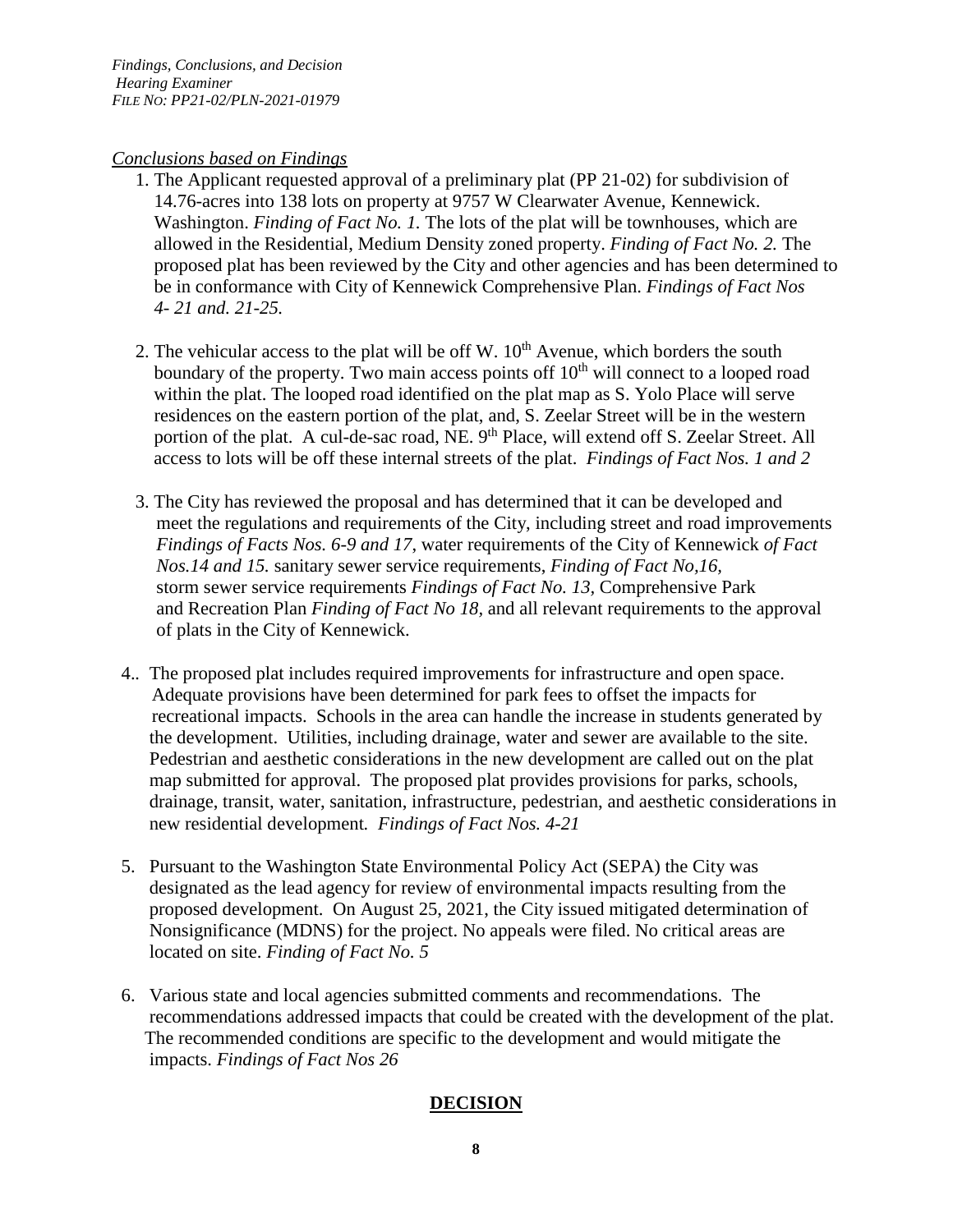*Findings, Conclusions, and Decision Hearing Examiner FILE NO: PP21-02/PLN-2021-01979*

Based on the administrative record developed at the public hearing approval and the Findings of Facts and Conclusions as set forth above the preliminary plat approval of the Crimson Hills subdivision of 14.76-acres into 138 lots on property located at 9757 W Clearwater Avenue, Kennewick, Washington is granted. The approval is subject to conditions as set forth below. **The conditions apply to the Applicant, its agents and any successors of interest** 

- 1. The Applicant shall comply with all City of Kennewick regulatory controls, policies and codes, including the Single-family Residential Design Standards and Residential Low Density (RL) zoning designation.
- 2. The Applicant must design and provide a 10-foot landscaping strip that includes adequate ground cover and street trees every 40 feet along W  $10<sup>th</sup>$  Avenue.
- 3. A landscape plan must be submitted for approval of all common areas, open spaces and rights-of-way not left in a natural state, listing the number, location, and species of trees, sizes of plant material, and ground cover prior to final plat approval. Street trees shall be placed at 40-foot intervals and within five feet of the back of sidewalk for curb tight sidewalks. The landscape plan shall be prepared by a licensed landscape architect or licensed landscape installer and it must be drawn to a legible scale.
- 4. The Applicant must provide the City with a bond or cash deposit to ensure completion of any sidewalks that are not completed and all landscaping. These bonds or cash deposit must be filed prior to final plat approval. Trees for the individual residential lots shall be planted prior to of a certificate of occupancy for each new home.
- 5. All fencing along W  $10<sup>th</sup>$  Avenue must satisfy the arterial street fencing requirements of the Residential Design Standards, with a minimum two-foot wide masonry column at least every 50-feet.
- 6. All fees required by the City, with the exception of park impact fees and traffic impact fees, shall be paid prior to approval of the final plat. The park impact fees and the traffic impact fees shall be due prior to the issuance of a certificate of occupancy for each lot.
- 7. In lieu of dedication of park land, park fees are required in the amount of \$977 per Single-Family Unit
- 8. Traffic impact fees (TIF) of \$787 per dwelling unit for each lot within the plat must be paid prior to issuance of a certificate of occupancy for the lot.
- 9. All development of the plat shall be in conformance and consistent with the plat drawing which was admitted as Exhibit 6.
- 10. The Kennewick Building Department requires a geo-tech report addressing and identifying the bearing capacity of the soil for each structure. The study can be either a mass report for all building sites submitted with the final plat or individual reports for each lot, required prior to the approval of the footing inspection, as they are built out.
- 11. The Applicant shall comply with the Memorandum Public Works Department which was admitted as Exhibit 10 at the October 11<sup>th</sup>, 2021pubic hearing.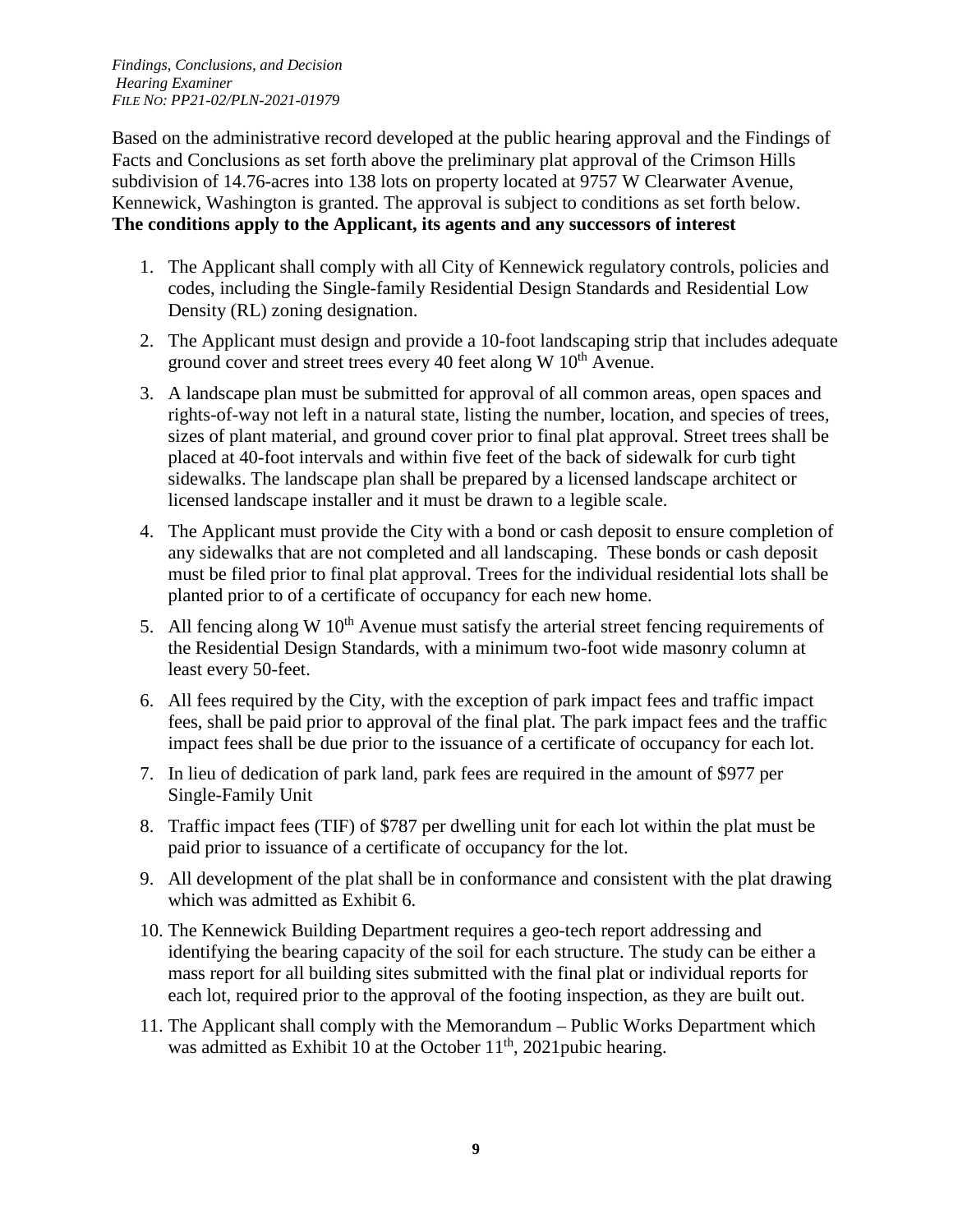- 12. The Applicant shall comply with the Traffic Engineering Division comments. Exhibits 11, 12, 18 and 20 that are part of the administrative record of the October  $11<sup>th</sup>$ , 2021 hearing.
- 13. The comments set forth in the Traffic Engineering Division comments of October  $6<sup>th</sup>$ , 2021 (Exhibit 18), requiring right-turn lanes at all four (4) approaches of the realigned W Clearwater Ave / W  $10<sup>th</sup>$  Ave intersection are required. The Applicant is required to fully develop the intersection consistent with the Traffic Division approval of left turn lanes and signal system.
- 14. The Applicant shall comply with the State of Washington Department of Archaeology and Historic Preservation and CTUIR comments that are set forth in. Exhibits 13 and 15 of the administrative record for the October  $11<sup>th</sup>$ , 2021 administrative hearing.
- 15. Prior to any ground disturbing activities, a cultural resources survey, to include subsurface testing, shall be conducted on the subject property with the results shared with the Confederated Tribes of the Umatilla Indian Reservation, The Washington Department of Archaeology and Historic Preservation, and the City of Kennewick. Further consultation with these, and possible other organizations shall be required if cultural material is discovered through the course of the survey
- 16. The Applicant shall comply with the Benton Clean Air Agency comments. Exhibit 14 of the administrative record for the October  $11<sup>th</sup>$ , 2021 administrative hearing.
- 17. The Applicant shall provide dust control method(s) such as hydro seeding for all areas of the site that are disturbed.
- 18. A Homeowner's Association shall be formed and include all lots of the approved plat.
- 19. The Applicant and/or all of its successors must execute a written agreement to the satisfaction of the City Attorney, which will allow the City to establish enforceable arrangements for maintenance of any common areas, open spaces, private roads and common landscape areas, should the Homeowner's Association fail or refuse to maintain these areas.
- 20. The Applicant must work with the School District to identify and construct the bus stops for the children being bussed from the Crimson Hills subdivision.
- 21. If the names of the internal streets of the plat are different than as depicted on the preliminary plat map, they must be identified on the final plat map.
- 22. The Preliminary Plat (PP 21-02) expires 5 years from the approval date. The City may grant an extension, but any extension application must be applied for before the approved preliminary plat expires.

DATED THIS 5<sup>th</sup> day of November, 2021

James M. Driscoll Kennewick Hearing Examiner

\_\_\_\_\_\_\_\_\_\_\_\_\_\_\_\_\_\_\_\_\_\_\_\_\_\_\_\_\_\_\_\_\_\_\_\_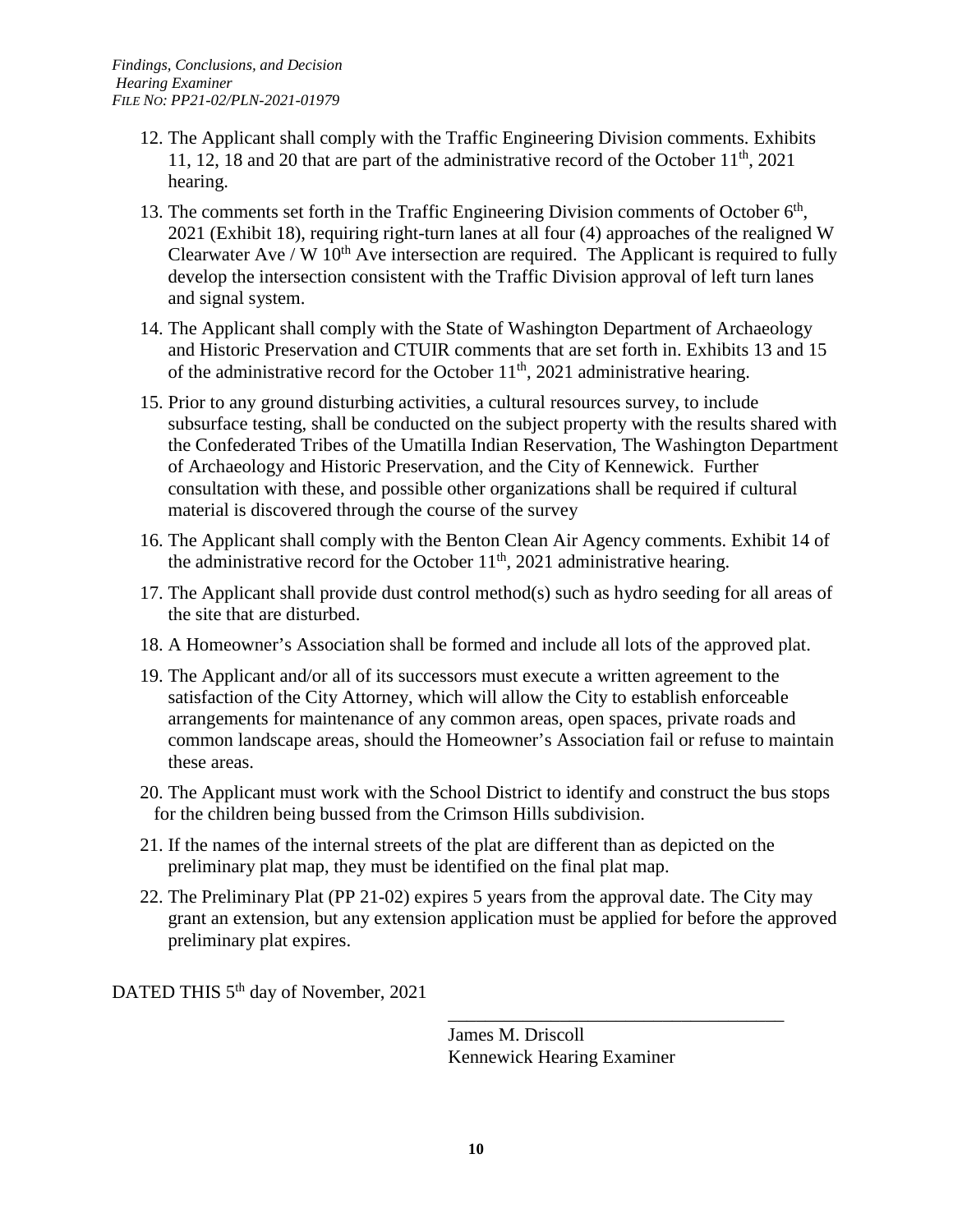#### **BEFORE THE HEARING EXAMINER FOR CITY OF KENNEWICK**

| In the Matter of the Application of |  |
|-------------------------------------|--|
| Knutzen Engineering                 |  |
|                                     |  |
| for Preliminary Plat Approval       |  |
| of Crimson Hills Plat               |  |

No. **FILE NO: PP** 21-02 / PLN-2021-01979-

ORDER FOR ADDITIONAL EXHIBITS

The administrative record created at the October 11, 2021, public hearing is incomplete. Additional exhibits are necessary to have a complete record that that will support Findings that will be issued with the Decision. The following must be submitted by 5 p.m. on October  $28<sup>th</sup>$ , 2021:

- A memo from Parks and Recreation setting forth whether park fees are required for the above identified plat, and if so, the total amount of fees and the amount of fees for each lot.
- A memo from the City Engineer's office setting forth the general road and sidewalk improvements that are required for the internal roads of the proposed plat.

A copy of each submitted document shall be emailed to Mr. Nathan Machiela, the Applicant's representative. Mr. Machiela shall have until 12 p.m. on October  $29<sup>th</sup>$ , 2021 to submit any objections or comments to the submitted documents. All submitted documents shall become part of the record.

Dated this  $26<sup>th</sup>$  day of October, 2021.

James M. Driscoll ` Hearing Examiner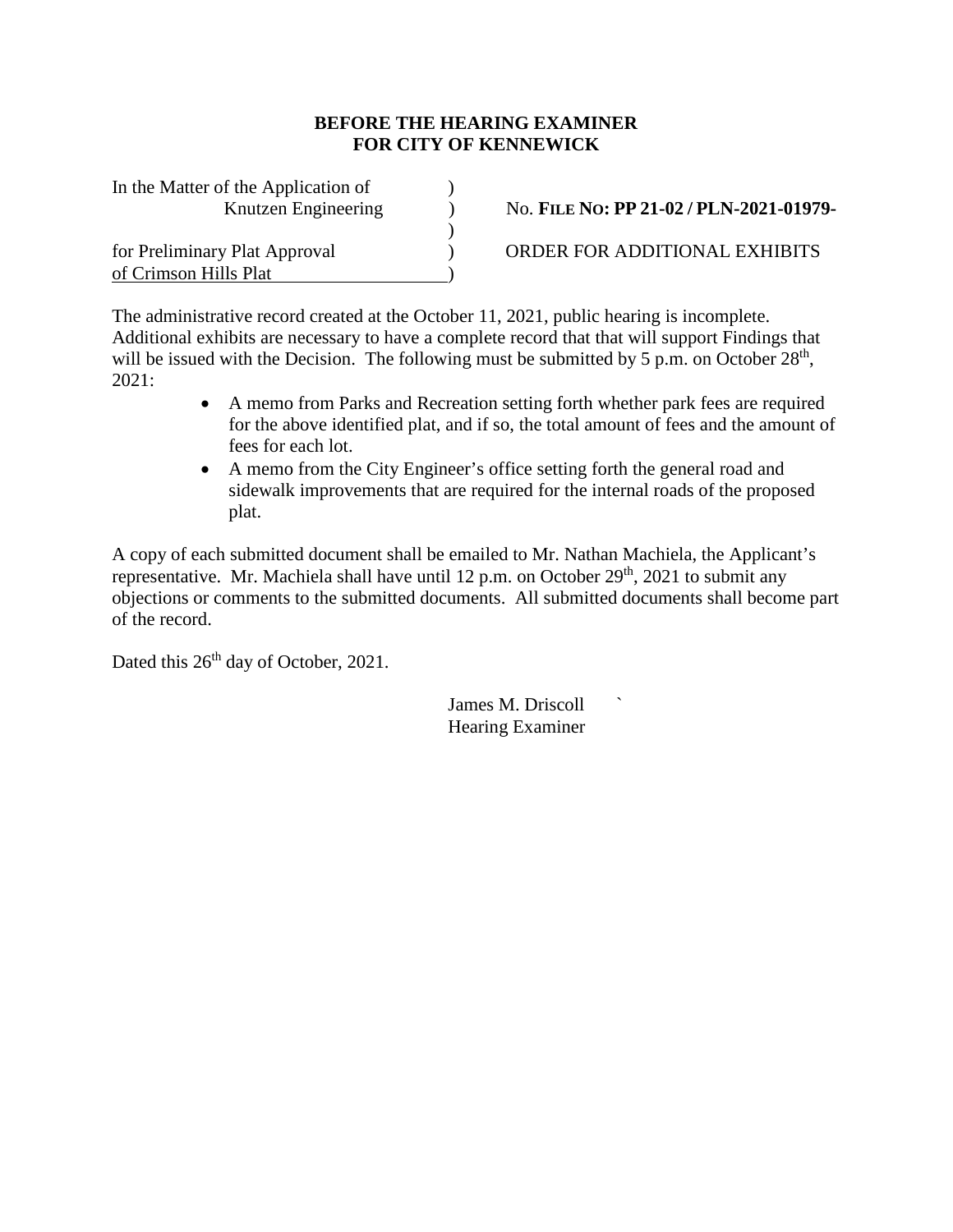EXHIBIT 19



# **MEMORANDUM**

**Kennewick Parks, Recreation & Facilities**

| To:      | Anthony Muai, Planning Manager                            |
|----------|-----------------------------------------------------------|
| From:    | Drea Myers, Parks and Recreation Administrative Assistant |
| Date:    | October 27, 2021                                          |
| Re:      | Park Impact Fees for Crimson Hills Subdivision            |
| Project: | PP 21-02 / PLN-2021-1979                                  |

The Crimson Hills subdivision is located in Park Service Area 1.

Pursuant to Ordinance 5736, park impact fees for Park Service Area 1 are \$977 per single-family dwelling. Park impact fees will be assessed at building permit and are required to be paid prior to issuance of a certificate of occupancy.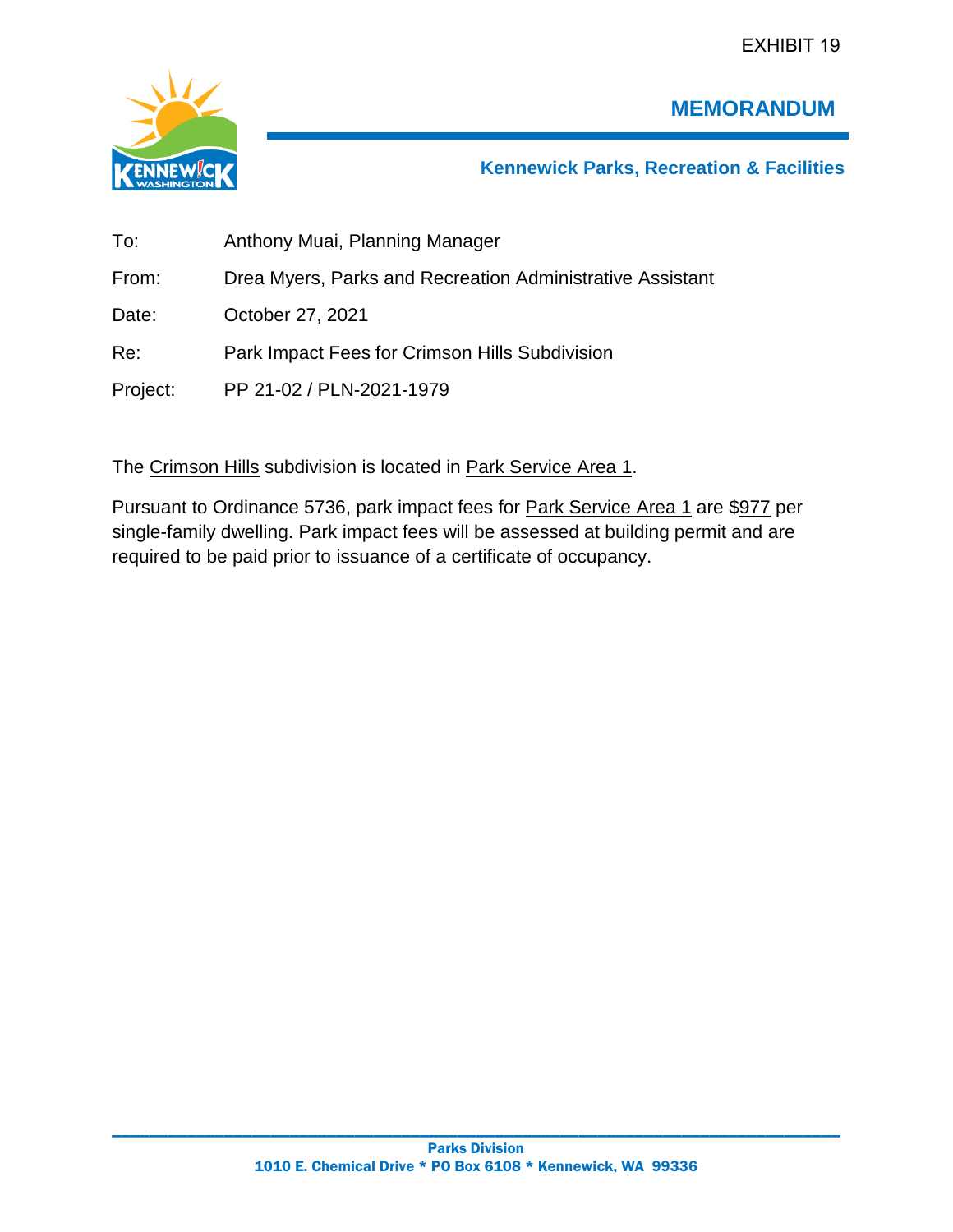EXHIBIT 20



**MEMORANDUM**

**Traffic Engineering Division**

To: Matt Halitsky, Planner From: Joe Seet, Assistant Traffic Engineer Date: October 28, 2021 Re: Traffic Engineering Summary of Comments for 9757 W Clearwater Ave. Crimson Hills - Duplex Subdivision PP 21-02\_PLN-2021-01979 Project: PP 21-02/PLN-2021-01979

# **Project Description**

Crimson Hills - Duplex Subdivision with dedication of public ROW. Frontage improvements of W. 10<sup>th</sup> Ave. (DPW-2021-01446). Realignment and full roadway development of W. 10<sup>th</sup> Ave. (Clearwater Commercial Binding Site Plan – AGR2017-037197 & Clearwater Commercial Binding Site Plan – AMD 2018-014731)

# **KMC 13.16 Transportation Impact Fees**

- 1. The Transportation Impact Fee (TIF) is a one-time charge for direct impacts caused by the traffic generated from the proposed development and used to pay for transportation projects needed to address said impacts. The TIF amendment on June 5 2018 (effective June 14 2018) created Traffic Impact Fee Districts, which allows fees be remitted to projects congruent with the area where the impact is realized.
- 2. The 2020 TIF is \$787/dwelling unit based on a land use of Multi-Family.

# **Traffic Operations**

- 1. Per KMC 17.20.010(2)(a), streets greater than 1,200 feet in continuous uninterrupted length will need traffic calming measure.
- 2. Per KMC 17.20.010(3)(b),streets greater than 600 feet in continuous uninterrupted length will need a mid-block roadway pedestrian crossing.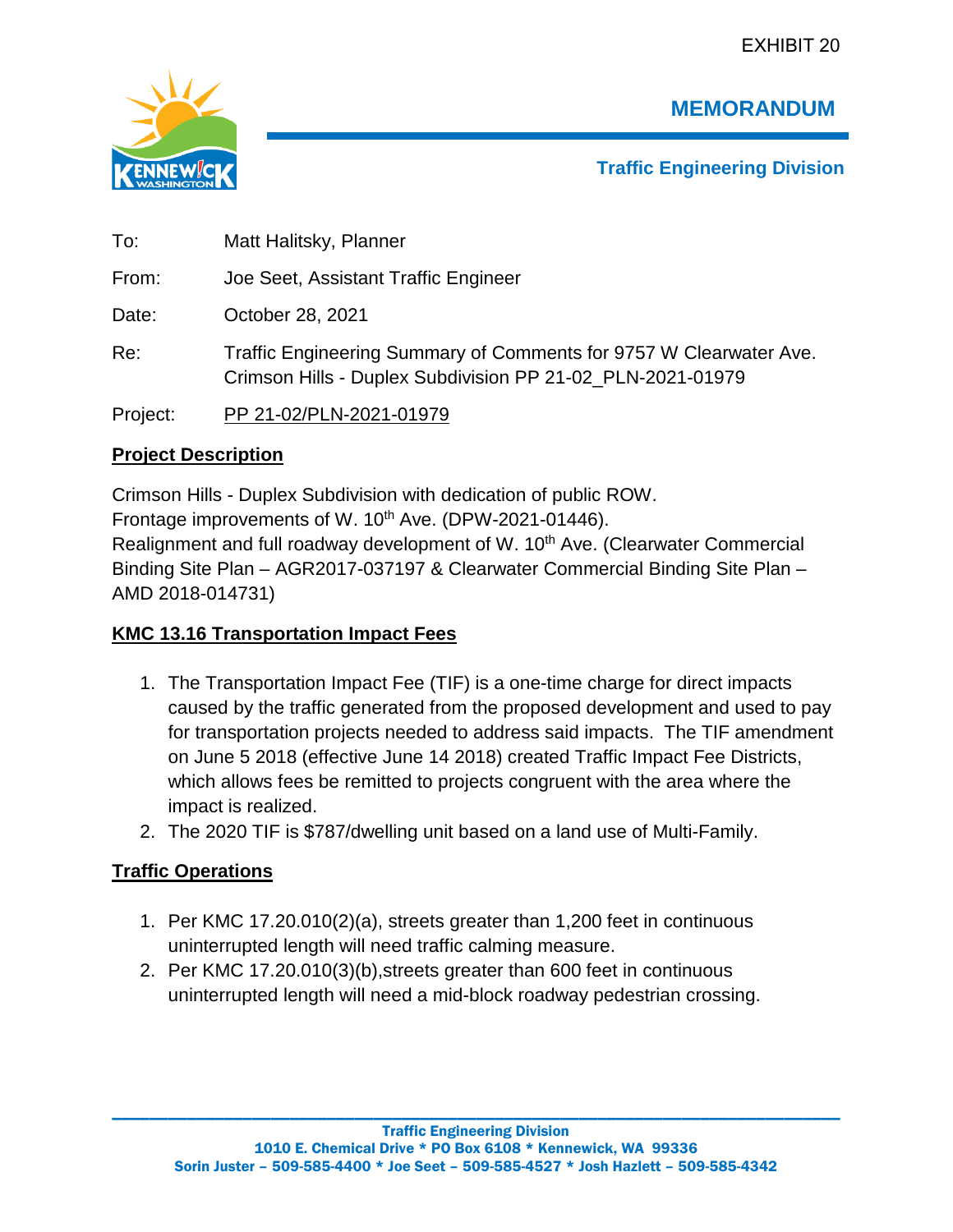## **Proposed Internal Streets**

- 1. All proposed internal streets are functionally classified Local Street and full width roadway improvements, including pavement, curb, gutter, sidewalk and street lighting, are required per City of Kennewick Standard Drawing 2-1.
- 2. Record 18' public sidewalk, utility and irrigation easement along the proposed development's frontages for all of the subdivision internal streets.
- 3. The proposed internal local street centerline radius are to meet KMC 5.56.275(1) requirements.

#### 5.56.275: - Street Radii and Grade.

#### Д  $\mathbf{w}$ **M** Ch

- (1) Local Streets: Unless otherwise approved by the Deputy Director of Public Works, local streets shall be constructed with centerline radii which meet the following standards. On minor loop streets and cul-de-sac streets, where the street makes a 90-degree plus or minus five-degree turn, the minimum centerline radius shall be 50 feet. On all other minor loop street and cul-de-sac street curves, the minimum centerline radius shall be 150 feet. On all local through streets, other than minor loop streets, as determined by the Deputy Director of Public Works, the minimum centerline radius shall be 200. Unless otherwise approved by the Deputy Director of Public Works, the maximum grade on local streets shall be 12 percent.
- 4. The proposed internal local street intersections with W,  $10<sup>th</sup>$  Ave. radius are to meet KMC Standard Drawing No. 2-9 for intersection design guidelines.



5. Corner parcels (Lots 1, 53, 54 and 38) at public roadway intersections with W 10<sup>th</sup> Ave will need to meet minimum Corner Clearance requirements per KAC 13-46-110.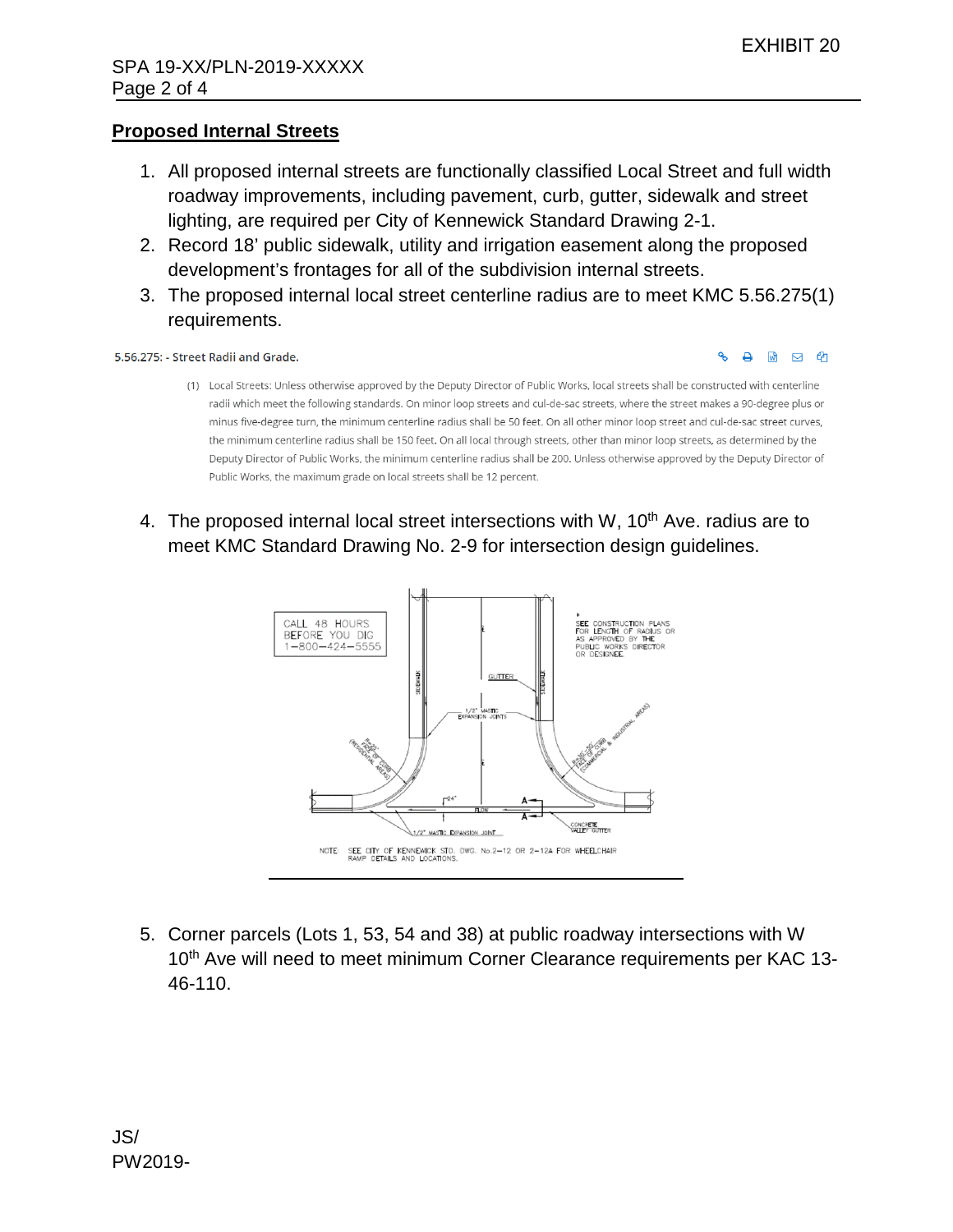13-46-110: Corner Clearance: All direct access driveways shall be constructed such that the point of tangency of the curb radius return closest to a signalized or stop-sign controlled intersection be at least 100 feet (30.5 m) from the corner right-of-way of the intersecting street (see figure 10). Access driveway(s), if approved by the Traffic Engineer, that are within 350 feet (107 m) of an existing or planned signalized intersection, or the intersection of arterial and/or collector streets, or major traffic generating access (over 1,000 vehicle per day) may require restricted vehicle movements as documented in a traffic impact study and as determined by the Traffic Engineer.



6. The Applicant submitted a design variance for the separation between the proposed intersections of S. Yolo Pl. with S. Zeelar St. (proposed internal street). The design variance was approved on October 27, 2021

## **W. 10th Ave**

- 1. W. 10<sup>th</sup> Ave is functionally classified Minor Arterial. Per KMC 5.56.070(1)(b) and 17.20.010(2)(h), half street improvements are required along the project's frontage, including pavement, curb, gutter, sidewalk and street lighting per City of Kennewick Standard Drawing 2-4.
- 2. Record 15' public sidewalk, utility and irrigation easement along the proposed development's frontage on W. 10<sup>th</sup> Ave.
- 3. Record 1' No Driveway Access easement along the proposed development's frontage on  $W$ . 10<sup>th</sup> Ave.

# **Re-alignment of W. 10th Ave**

Per the Clearwater Commercial Binding Site Plan – AGR2017-037197 & Clearwater Commercial Binding Site Plan – AMD 2018-014731, 9757 W Clearwater Ave. Subdivision Project shall realign W. 10th Ave. to complete a full width roadway.

- 1. W. 10<sup>th</sup> Ave is functionally classified Minor Arterial and full width roadway improvements, including pavement, curb, gutter, sidewalk and street lighting, are required per City of Kennewick Standard Drawing 2-4.
- 2. W. 10<sup>th</sup> Ave (Realigned)/W. Clearwater Ave. proposed intersection:
	- i. Right turn lanes for all approach legs on W. Clearwater Ave. and W. 10<sup>th</sup> Ave (Realigned)

JS/ PW2019-